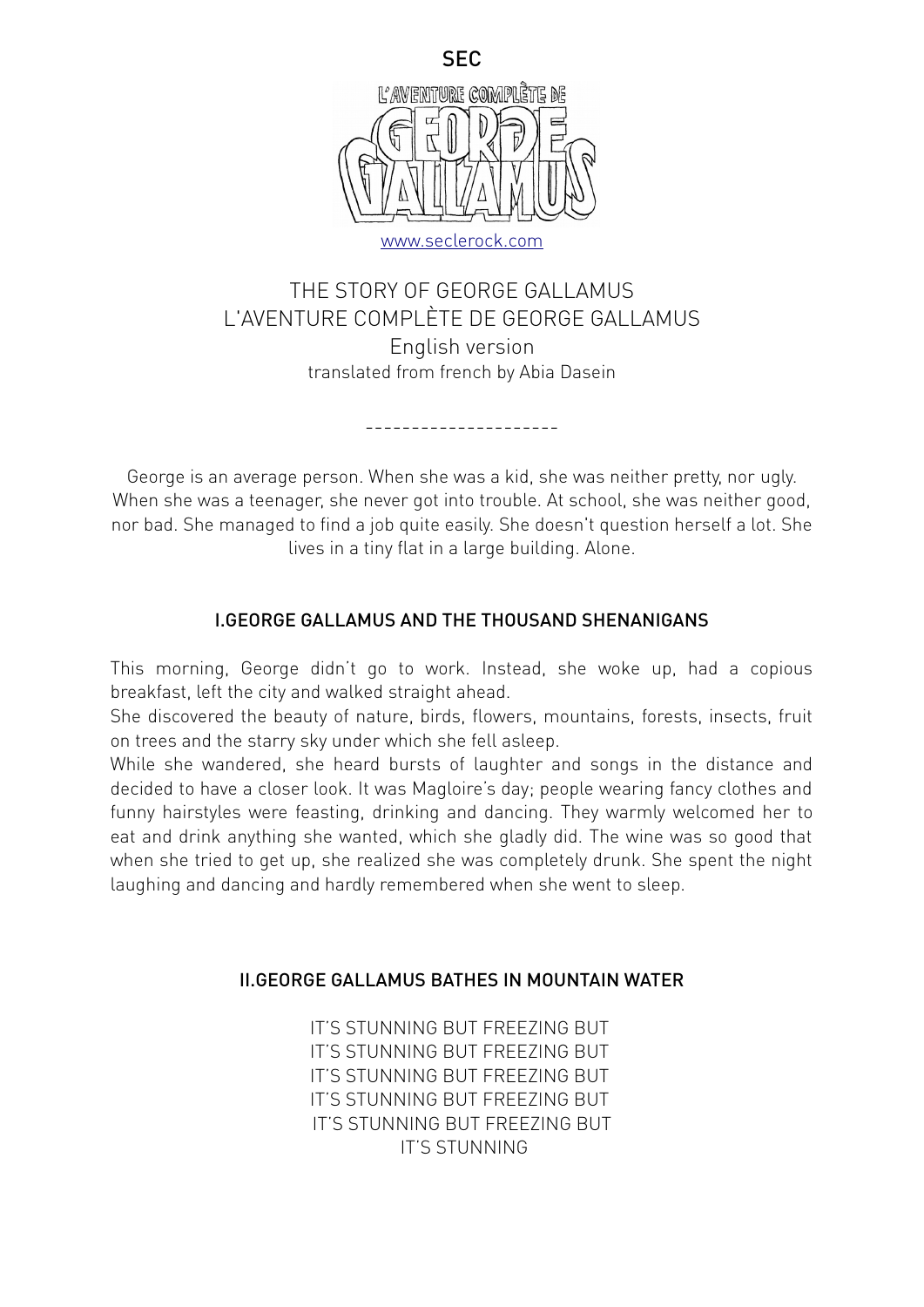#### III.GEORGE GALLAMUS AND THE SCHIST THUNDER

George Gallamus woke up next to Claude. She was feeling a bit dizzy and couldn't remember the names of the others who were still sleeping. She noticed a giant cumulonimbus rapidly approaching, woke her companions up, got dressed and went to look for a shelter with Claude. The storm was getting more and more threatening as they were running among the bushes. They were soaking wet when they finally took refuge in a cave.

They emptied their pockets to share their paltry supplies: two tins of sardines, a cork, a half-full flask of Brandy, some dry tobacco (without skins), a pocket knife, a promotional matchbox from a Dutch lounge bar containing five matches and a little brown croquette, an open pack of Breton pancakes, a two-cent coin and a flashlight without batteries. Well protected from the thunderstorm rumbling outside, they lit a fire to dry their clothes and shared a tin of sardines while happily chatting away about their lives and desires.

Suddenly, a bolt of lightning hit the mountain and broke the schist. A massive rock fell and blocked the entrance of the cave forcing them to find an exit at the back. In order to see in the dark, they threw together a makeshift flashlight with a stick and some fabric from a t-shirt damped with sardine oil.

They had to avoid holes and resist panicking at the sight of bats, stick insects and giant spiders. They had to jump, crawl, hold hands and support each other for they couldn't see a thing. They had to walk straight ahead, run in the dark and break walls with their buddies.

When they finally reached the back of the cave, they found a door.

What could be behind it?

## IV.GEORGE GALLAMUS AND THE SECRET FACTORY OF ESTAGEL

George and Claude opened the door and stepped into a vast underground warehouse. Huge and dirty machines were loudly rattling. They tried to understand what was happening and discovered that part of the system's purpose was to slaughter monstrous pink wild boars who seemed to have never seen daylight. Pinky grey sausages were spurting from big stinky pipes. Grey human beings who looked zombified were sluggishly repeating the same task, staring into nothing like robothuman zombies. They were all wearing a thick metal collar and didn't seem to be disturbed by George and Claude's presence. Dumbfounded, George took out the cork from the bottom of her pocket and wedged it in one of the gears hoping it would shut down the devilish machine. The system started to slow down, its valves spitting dirty smoke, and it finally stalled.

Time stood still. George and Claude had stopped the machine from making low-quality sausages. They listened to the silence. The world wasn't that bright.

The silence made way to their own breathing sound. The robot-human zombies seemed to be able to finally stare at something. The nightmare surrounding them and the look of the others. Under the pressure, the cork gave way and the valves blew up. The machine was broken. Suddenly, they heard a door creaking.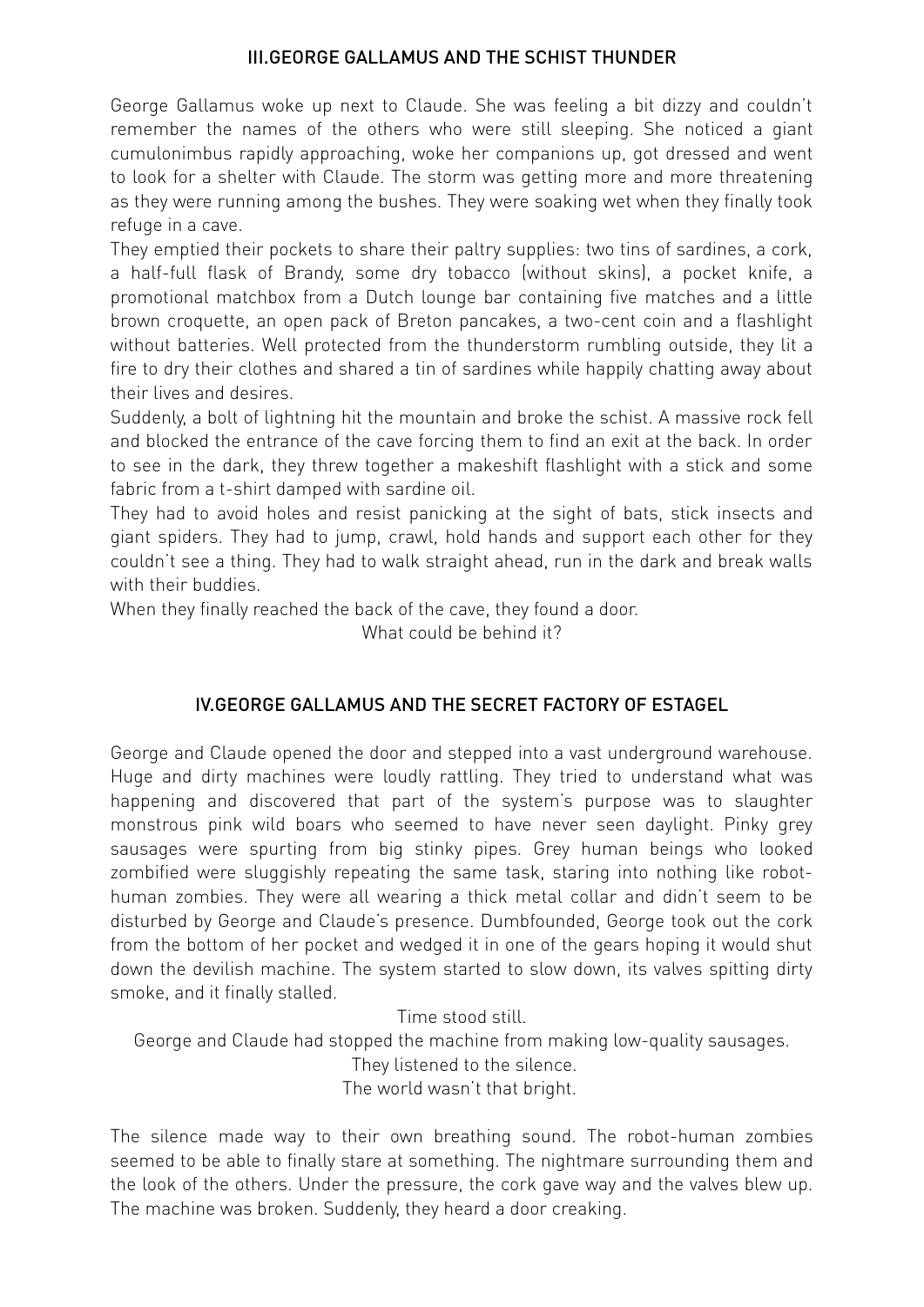The smell of bad cooperative wine and cold cigarillo blew into the room. About thirty men of all ages and sizes silently entered the warehouse. They were dressed in big camouflage-patterned flashy orange jackets and were wearing caps crowned with wind turbines. A pack of identical and voiceless dogs were by their sides, silently barking. They looked weird with a storage hook transplanted on their backs and some of them had a missing eye or leg. All of the men were wearing a ridiculously big rifle over their shoulders. They looked around and noticed that the machine had stopped working and that some of the robot-human zombies were already trying to take their metal collars off. Slowly, they headed towards a large metal cabinet, which the fattest of the hunters opened by turning the wheel of a combination lock, revealing a supersized electrical board with supersized switches. The smallest of the hunters activated one of the switches and one of the robot-human zombies' head immediately blew up in a torrent of black blood. Another switch, another head, and another one, and another one again… Hidden and helpless, George and Claude were watching the scene. The robot-human zombies were ducking their heads, waiting for their turn. Claude, who was a qualified electrician, knew how to cut the main power and urged George to escape while the meter was being sabotaged. Without thinking twice, George rushed out. Run, George, Run!

## V.GEORGE GALLAMUS, A NIGHT ON TAUCH MOUNTAIN

George was exhausted. Her breath and legs had led her to Tauch Mountain. She was sure nobody had followed her. She stopped running and thought about Claude. She was ashamed of leaving her behind but decided to find a calm spot to have some rest and think about what had just happened. She sat at the base of a wind turbine and fell asleep while rewinding the whole story in her mind.

A grunt woke her up. She opened her eyes and saw a sounder of wild boars lit up by the moonlight. As they came nearer and nearer with a threatening look and despite George's fear, she couldn't care less. The leader of the sounder, who looked like a king because he was wearing a crown, charged into her legs. A fight started. The King of the boars was decidedly very good at Brasilian Ju-Jitsu. George was dodging his defensive punches and trying to get him in a lock, which is quite hard to perform on a feral animal, unlike the school judo lessons. The King of the boars was very stubborn. George didn't know what he wanted from her, she tried to ask what his problem was, but asking a boar a question is difficult, unlike asking your Scottish pen-friend. George started to think that he just wanted to kill her for no reason. She tried to escape but to no avail. The fight was getting boring and extremely tiring. The King of the boars' stooges even started to leave because they couldn't figure out where all of this was getting. George lost her clothes. Unstoppable and invincible, the King of the boars seemed to be driven only by hatred. George couldn't take it anymore and surrendered, showing the King of the boars she was ready to accept her fate even though she didn't understand what he really was. Satisfied, the King of the boars turned around to show his stooges how strong he was but they were all gone. He stood there just for one second, taken aback and disappointed at the same time.

Just when she thought all was lost, George dealt the King of the boars, who had torn all of her clothes off, a lethal front kick.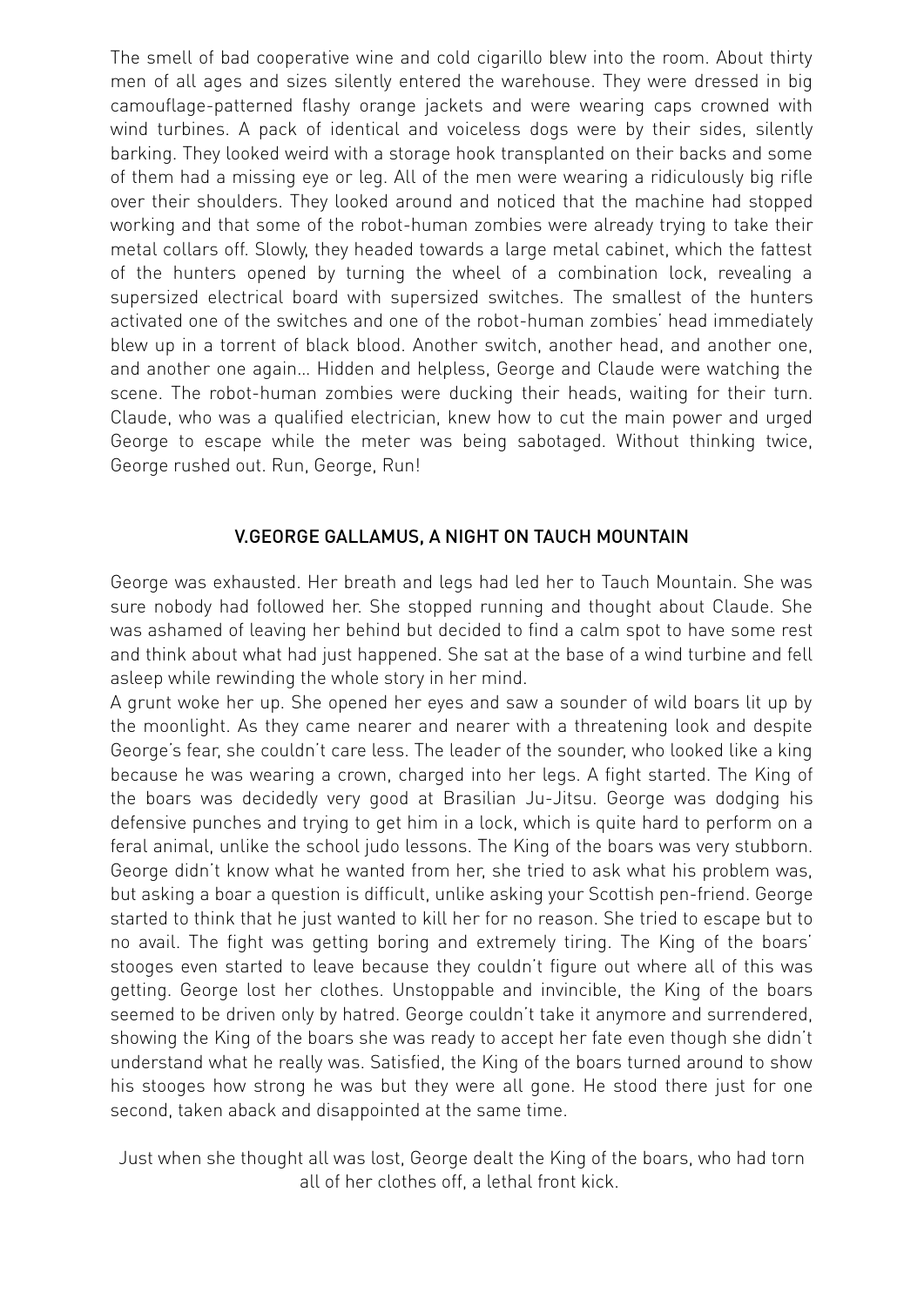Her heel landed right in between the King of the boars' eyes. He fell down on the spot, all alone. George's foot hurt a little, she shivered a bit but she curled up and fell asleep.

## VI.GEORGE GALLAMUS HAS NO MORE SKINS

George didn't sleep well. She felt freezing cold, cheesed off and she was craving to smoke a big fat cig before going to the megalopolis of Narbonne to find new clothes, a kebab and the comforting atmosphere of the city to reflect upon what had happened to her. She grabbed what was left of her trousers and tobacco pouch. There were no more skins.

She rummaged through again and again and finally discovered one crumpled skin at the bottom of her pocket.

She unfolded it but noticed there was almost no more sticky bit on it.

She gently put the last tobacco dust from her pouch in it but a gust of wind took it all away.

She was just fed up.

## VII.GEORGE GALLAMUS STEPPED ON A BEE

George stepped on a bee. It hurt but luckily enough she was not allergic. Ouch! This was bad timing.

#### VIII.REVENGE IN NARBONNE

Limping on her bee sting and naked, George kept moving towards Narbonne. At the edge of the city, she met Achille Babylone, a Dionysian blues-man busker. He willingly gave her his clothes because she would need them more than him. So she arrived in the city wearing clothes that were too big for her. She was hoping to feel safe and find some comfort. But all the awareness that was raised by this adventure was already well too embedded into her. All she was seeing was the poverty and injustice of the world. Her kebab didn't even taste good and she found it weird that the manager called her "chief". She heard some scrap coming from the street and saw a Metropolitan Police squad picking a fight with Achille Babylone all because he was naked. She got closer and attempted to calm them down.

> Suddenly things escalated with the constabulary. Resistance. Verbal assault. ACAB.

Fortunately, Achille had many friends and there were also people who didn't really know him but who held a grudge. A riot kicked off.

Everyone is happy.